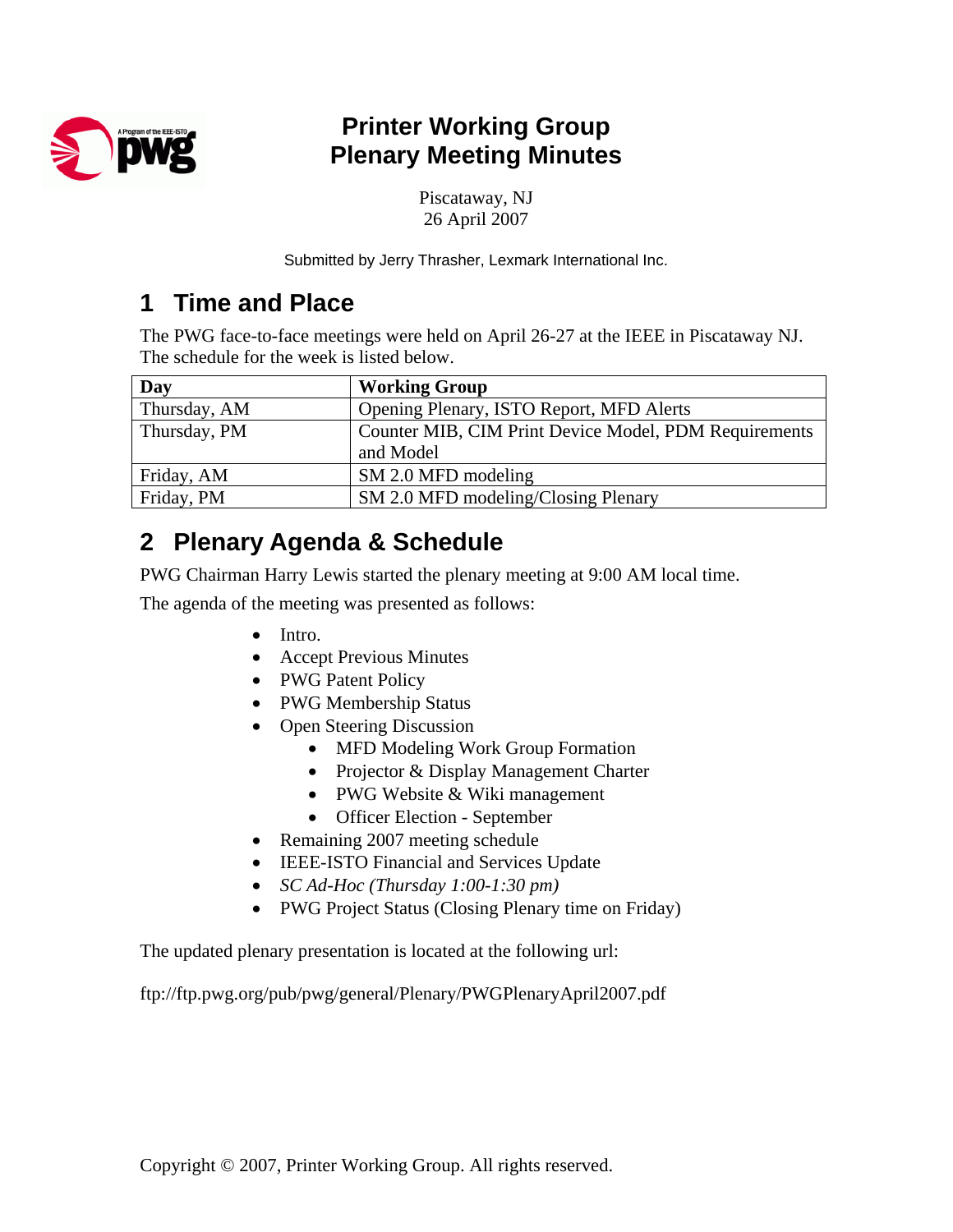

### **3 Plenary Meeting Attendees**

| <b>Attendee</b>        | <b>Company</b>             | <b>Email Address</b>              |
|------------------------|----------------------------|-----------------------------------|
| <b>In Person</b>       |                            |                                   |
| <b>Harry Lewis</b>     | <b>IBM</b>                 | harryl@us.ibm.com                 |
| <b>Lee Farrell</b>     | Canon Inc.                 | lee.farrell@cda.canon.com         |
| <b>Jerry Thrasher</b>  | Lexmark International Inc. | thrasher@lexmark.com              |
| <b>Ole Skov</b>        | <b>MPI-Tech</b>            | ole.skov@mpitech.com              |
| <b>Ron Bergman</b>     | Ricoh Co.                  | ron.bergman@ricoh-usa.com         |
| <b>Pete Zheler</b>     | Xerox                      | peter.zehler@xeroxlabs.com        |
| <b>Nancy Chen</b>      | Oki Data                   | nchen@okidata.com                 |
| <b>Kei Sando</b>       | Oki Data                   | ksando@oki.com                    |
| Hiromasa Akamatsu      | <b>Kyocera Mita</b>        | hiromasa.akamatsu@ktd-kyocera.com |
| <b>Glen Petrie</b>     | Epson                      | Glen.petrie@eitc.epson.com        |
| <b>Cindy Tiritilli</b> | ISTO                       | cindy@ieee-isto.com               |
|                        |                            |                                   |
| <b>Via Phone</b>       |                            |                                   |
| <b>Walt Filbrich</b>   | Samsung                    | w.filbrich@samsung.com            |
| <b>Richard Landau</b>  | <b>Dell</b>                | Richard_landau@dell.com           |
| <b>Ira MacDonald</b>   | High North Inc.            | imcdonald@sharplabs.com           |
| <b>Norbert Schade</b>  | Sigma-Tel                  | Norbert.schade@oasissemi.com      |
| <b>Bill Wagner</b>     | TIC                        | wamwagner@comcast.net             |

## **4 Approval of Previous F2F Plenary meetings**

The minutes of the previous PWG F2F Plenary meeting were approved.

## **5 PWG Patent Policy review**

The PWG Chairman reviewed the PWG patent policy with the members in attendance. There was a call for patent letter of assurances relating to PWG work items….there was no response to the call.

The members acknowledged that these slides were presented.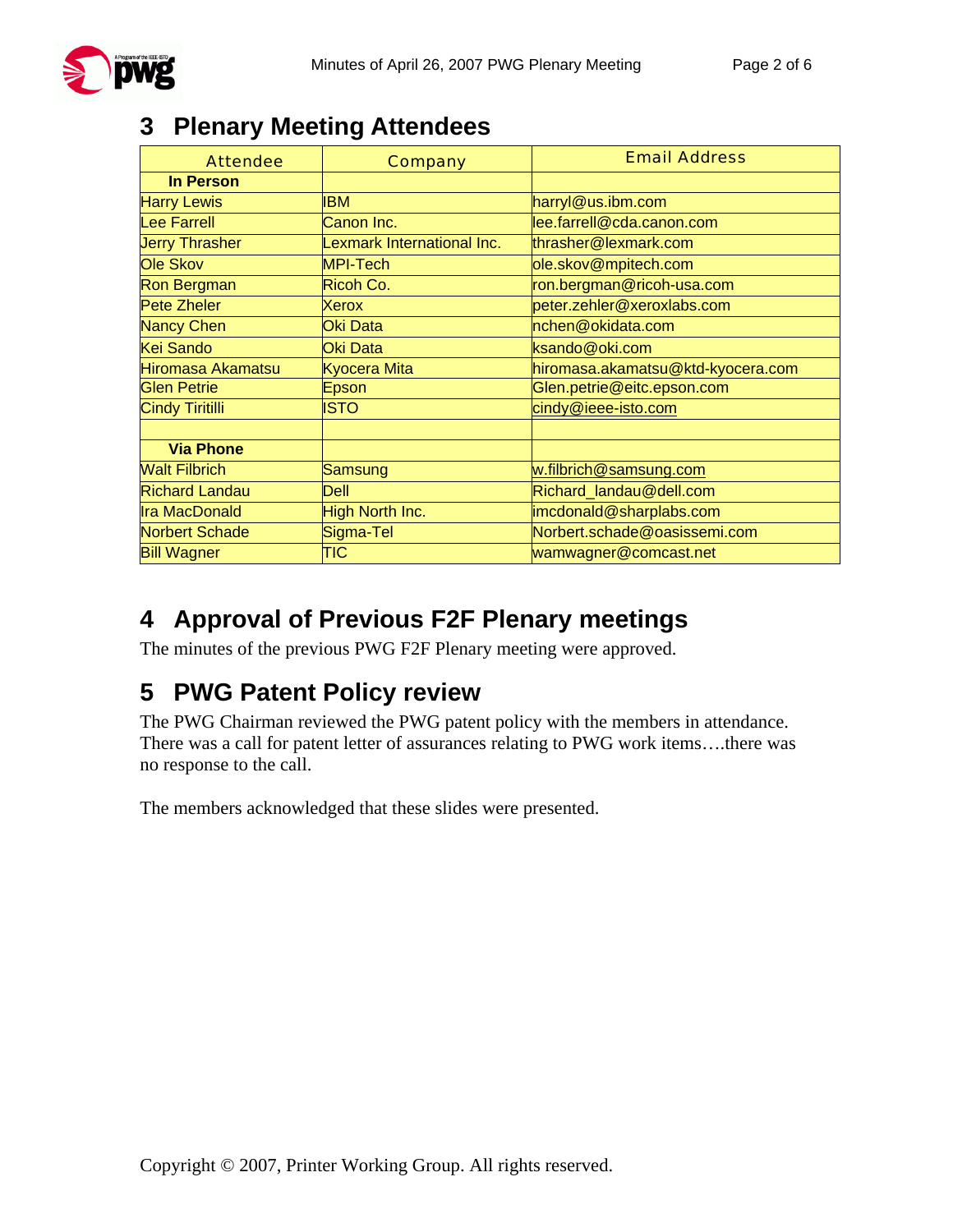

## **6 Membership Report**

Harry presented the current PWG membership as follows:

| •366 Software                | $\bullet$ Kyocera                |
|------------------------------|----------------------------------|
| •Apple Inc.                  | •Lexmark International Inc.      |
| •Brother (in process)        | $\bullet$ Microsoft              |
| •Canon, Inc.                 | $\bullet$ MPI Tech A/S           |
| •Coretronic (in process)     | •Northlake Software, Inc.        |
| $\bullet$ Dell               | •Oki Data                        |
| • Easy Software Products     | •Peerless Systems Networking     |
| •Epson Inc.                  | .RICOH Company Ltd.              |
| •Fuji Xerox Printing Systems | •Samsung Electronics Corporation |
| •Hewlett-Packard             | •Sharp Labs of America           |
| <b>.</b> IBM Corporation     | •Sigma-Tel (formerly Oasis)      |
| $\bullet$ Intermate A/S      | •Xerox Corporation               |
| •Konica Minolta              | •Zoran (formerly Oak)            |

The list includes the addition of Oki Data; (Brother and Coretronic are currently processing paperwork and payment to join the PWG). PMC-Sierra did not renew their membership for 2007.

Rick Landau stated that another participant in the Projector and Display Management BoF (NEC) was initiating the process to join the PWG.

# **7 Open Steering Committee Discussion**

#### *7.1 MFD Modeling Work Group Formation*

Harry reviewed the current status of the MFD modeling effort. He reviewed the results of the poll for interest in the MFD modeling work that was sent to the PWG membership.

There was a discussion about what the possible organization of the work could be. Regardless of the final organization of the working group, the initial work items are focused on the Scan service of an MFD.

One proposal was to create a working group for each service, to specifically address each service, or create a Scan service working group first and then modify the charter as each serviced is modeled and completed.

Another option that was considered was create an MFD working group that has basically the same set of initial work items and milestones as the Scan service group. This group formation decision will be further discussed and finalized during the SM F2F meeting later in the week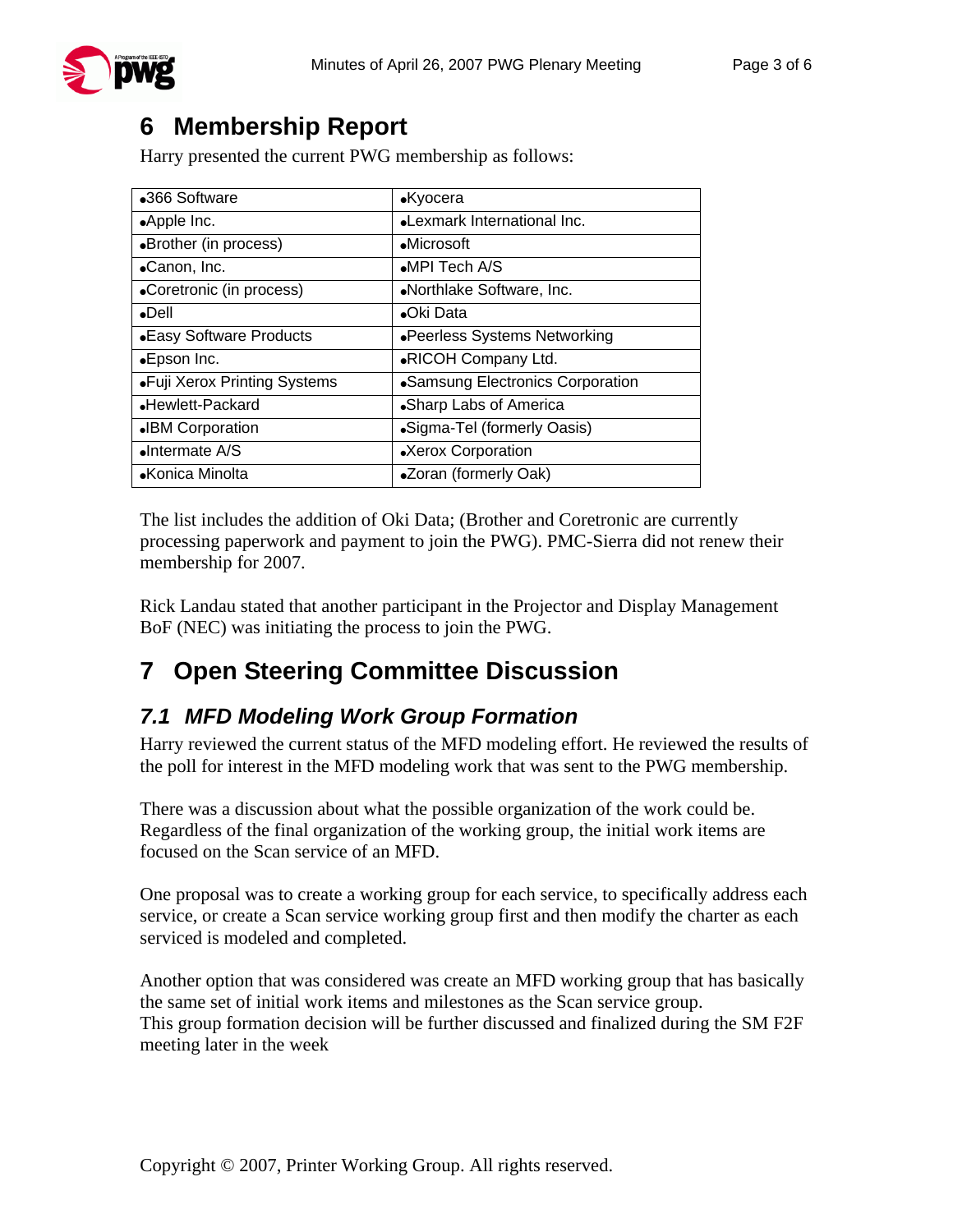

#### *7.2 Projector & Display Management Charter*

Harry presented the current status of the PDM work effort and the status of the PDM Working Group Charter status. The vote is currently active and the Charter vote closes on May 4 2007.

#### *7.3 PWG's Web presence (Website and Wiki management)*

Harry presented slides on the state of the PWG's external web site presence. Much of the content on the current main working group pages on the PWG site is out of date and does not reflect the current status, state, work items of the PWG.

The PWG currently has a Wiki site set up that is an attempt to ease the process of keeping working group content up to date.

Harry expressed some concern about making sure that the content integrity is preserved.

#### *7.4 Officers Election – September 2007*

The terms of the PWG officers expire in September 2007. The PWG needs volunteers for Chair, Vice-Chair, and Secretary to server for at least the next two year term.

There was a suggestion that maybe the Chair, Vice-Chair, and Secretary terms should not expire at the same time and possibly be staggered with respect to each other, however the PWG process document currently requires that all officers be elected at the same time (in odd numbered years).

## **8 2007 Remaining Meeting Schedule**

Harry Lewis presented the remaining PWG F2F meeting schedule for 2007.

| <b>2007 Remaining Meeting Schedule:</b> |                                       |  |
|-----------------------------------------|---------------------------------------|--|
| <b>Meeting Dates</b>                    | <b>Location</b>                       |  |
| <b>July 9-10</b>                        | Seattle, WA (hosted by Microsoft)     |  |
| September 13-14                         | Montreal Ont. (co-located with the    |  |
|                                         | <b>Linux Foundation Open Printing</b> |  |
|                                         | <b>Group's Printing Summit)</b>       |  |
| December 13-14                          | Austin, TX (hosted by Dell)           |  |

## **9 ISTO Presentation**

Cindy Tiritilli, for the ISTO, gave a presentation pertaining to PWG Membership, PWG financial status, and ISTO Staff that support the PWG. The presentation (sans detailed financial numbers) is located at:

ftp://ftp.pwg.org/pub/pwg/general/Plenary/PWGApril2007ISTO.pdf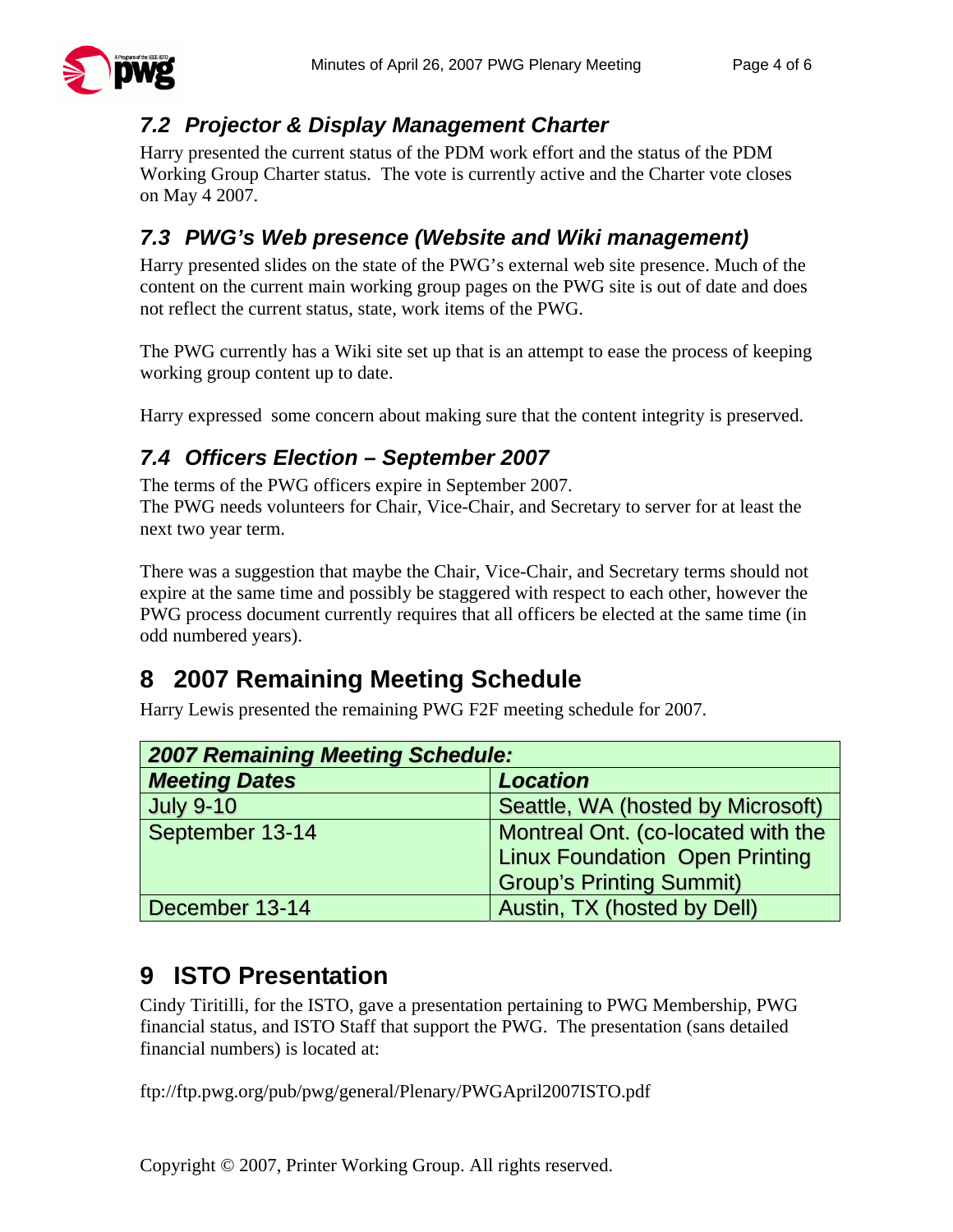

Greg Kohn (ISTO) led a brief discussion about the ISTO's IT tools for use by Industry Standards Organizations and Consortia that can be made available for use by the PWG. These tools include Wi-ki, Calendar, Membership Administration, as well as the current capabilities provided by the PWG server that is managed by Lexmark.

Further discussions on the use of these tools will be discussed in upcoming Steering Committee meetings.

### *10 Steering Committee Ad-Hoc (Thursday 1:00 pm to 1:30 pm)*

It was observed that PWG Candidate Standard 5107.1-2005 (Printer Port Monitor MIB) has been widely adopted and implemented in the industry as a result of its requirement by Microsoft for networked printers participating in the Windows Vista logo program. Microsoft also has a test process as part of the logo program that might be interpreted as an ongoing interoperability test.

It was also observed that this demonstration of wide implementation and interoperability testing meets or exceeds the threshold of implementation and interoperability testing for advancement of the Port Monitor MIB to full PWG Standard.

If it is decided to advance the Port Monitor MIB to full PWG standard, this would also provide an ideal opportunity to issue a press release announcing the advancement of the Port Monitor MIB to PWG Standard as well as publicize the ongoing efforts of the Printer Working Group…this press release strategy would of course require that the PWG Web site is updated and accurate.

The members that participated in the ad-hoc were unanimous in their support of this idea for advancing the Port Monitor MIB to full PWG standard.

### **11 Working Group Status/Action Items (Friday, Closing Plenary)**

As decided at the last plenary meeting, general overview plenary presentations for each working group will only be done at F2F meetings that are co-located with other groups where there may be new attendees that may be unfamiliar with current PWG work items. Harry briefly reviewed the events of the week. The relevant slides of the individual working groups are located at the following links.

#### *11.1 WIMS WG and DMTF CIM Mapping efforts*

ftp://ftp.pwg.org/pub/pwg/wims/white/WIMS\_WG\_meeting\_April\_07b.pdf

ftp://ftp.pwg.org/pub/pwg/general/presentations/PWGqtly200704\_WIMS-CIM\_status\_v04.pdf